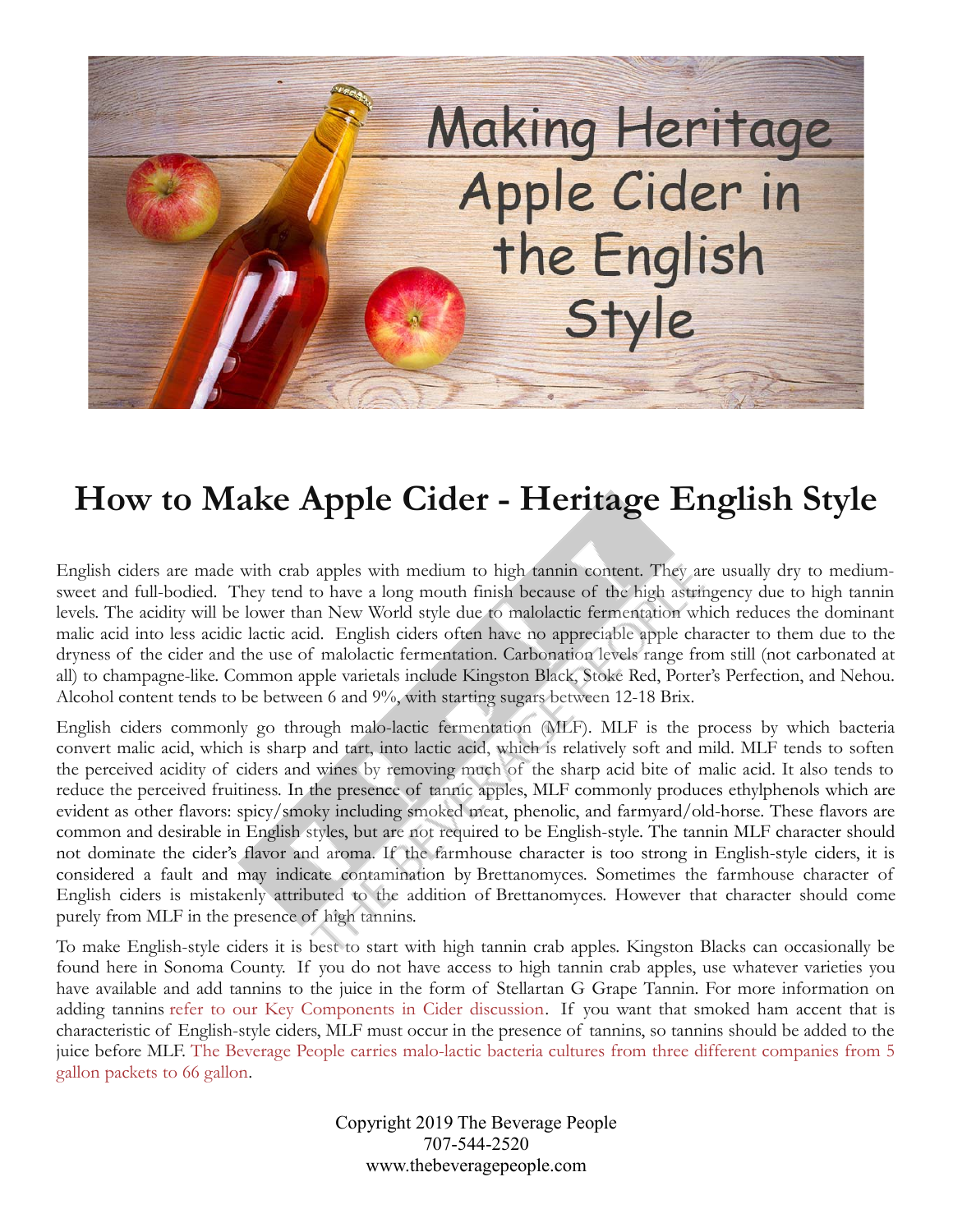English ciders are also traditionally fermented in wooden barrels. However, English ciders should not have strong wood character because the barrels were traditionally old, neutral wine barrels. [WineStix](https://www.thebeveragepeople.com/wine-making/treatment/oak-treatments.html) makes small toasted oak staves that come in either American or French oak and in a variety of darknesses of toast. Since oak shouldn't be a strong character in the cider, I recommend using the light toast WineStix. WineStix recommends starting with 1 stave of oak per 5 gallons. I would recommend cutting a stave in half and starting with that. It is easy to add more oak. When the desired amount of wood character is achieved in the cider, rack the cider off of the oak to prevent continued extraction.

## **Instructions**

1.Crush the apples. Use tannic crab apples if you can. Sort out spoiled fruit.

2.The crushed pulp should be sulfited right away. If your fruit is in good condition, add no more than 1/2 [Campden Tablet](https://www.thebeveragepeople.com/products/treatments/campden-tablets-25-count-1-per-gallon-65ppm.html) per gallon of crushed fruit (32 parts per million SO2). Higher sulfite levels will inhibit a successful malolactic fermentation later in the process.

3.Stir in [Pectinase](https://www.thebeveragepeople.com/products/treatments/pectinase-pectic-enzyme-1-oz-details.html) powder. Use 1/2 ounce for every 5 gallons. Wait 2-4 hours before pressing for the pectinase to break down the pulp which increases the amount of juice that can be extracted. It will also aid in clarifying the cider to achieve a clear, bright cider.

4.Press the pulp to separate the juice from the skins and other solids. Funnel the collected juice into narrow-neck containers that can accept an airlock. Only fill them three-quarters full.

5.Remove a sample of the juice to test for total acidity (TA). Follow the instructions in your acid testing kit. If the acidity is less than .55%, add enough [tartaric acid](https://www.thebeveragepeople.com/wine-making/treatment/wine-acids.html) to bring it to this level. If you cannot do the test right away, refrigerate the juice and run the test later.

6.Now test the sugar content of the juice with your hydrometer. Correct any deficiencies by adding enough sugar to bring the reading up to 12-18% sugar (12-18° brix).

7.\*If your apples are culinary apples rather than English varietals, add tannin such as StellarTan G Grape tannin to increase the tannin content of the juice. For instructions, refer to our [Key Compenents in Cider discussion.](https://www.thebeveragepeople.com/how-to/cider-perry/key-components-in-hard-cider.html)

8.Wait a total of 8-12 hours after crushing and adding the Campden Tablets for the sulfite to dissipate. Then add your Yeast by sprinkling on the surface. A good choice of yeast would be a English Ale Yeast. It will result in a softer mouthfeel than a wine yeast. [Our staff has enjoyed the #1968 London Special Yeast from Wyeast,](https://www.thebeveragepeople.com/products/yeast/1968-london-special-ale-wyeast-smackpack.html) but feel free to experiment with other English ale yeasts. Attach an airlock or breather bung, and allow fermentation to proceed. After a day or two of fermentation, sprinkle in 1 tsp. of [Yeast Food](https://www.thebeveragepeople.com/products/treatments/yeast-food-fermaid-k-3-oz.html) per 5 gallons. Agitate to disperse. If you can, maintain fermentation temperatures that are on the lower end of the temperature range for the yeast you are using. For example, if the fermentation temperature range of the yeast is 60° - 75°F, using fermentation temperatures around 60° - 62°F will ensure that less aromatics are driven off with the CO2 production.

9.When visible signs of fermentation end - the foam flattens and the hazy appearance begins to clarify - the cider must be removed from the sediment. Use a siphon to transfer the cider to a sanitized glass, PET plastic or stainless steel storage containers that accept an airlock. Fill your container all the way into the narrow part of the neck without touching the stopper. Close the top with a stopper and airlock.

10.Add a malolactic bacteria culture and maintain temperatures at 65-80 degrees F for 3-6 weeks for a successful conversion of malic to lactic acid. We sell [different cultures for different size batches and conditions.](https://www.thebeveragepeople.com/wine-making/ingredients/malolactic-bacteria.html) Review our discussion of the ["Mysteries of Malolactic" f](https://www.thebeveragepeople.com/how-to/wine/mysteries-of-malolactic.html)or help in determining whether you have successfully completed the conversion.

11.When you have determined that MLF (malolactic fermentation) has completed, rack your cider to a new vessel. This is a good time to add some neutral or lightly toasted oak if you desire. English ciders are also traditionally fermented in wooden barrels. However, English ciders should not have strong wood character

> Copyright 2019 The Beverage People 707-544-2520 www.thebeveragepeople.com